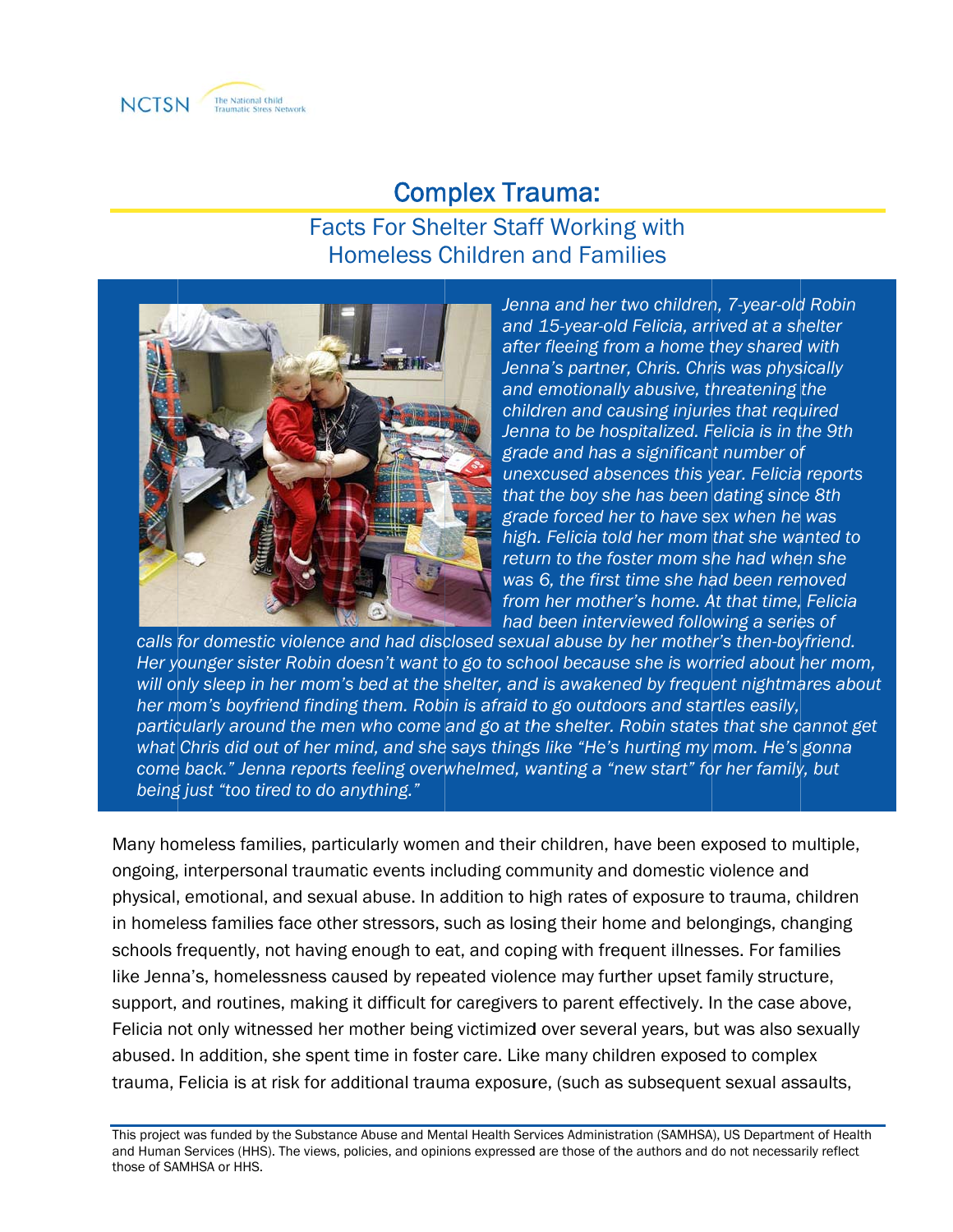community violence, homelessness, and violent relationships) and other difficulties, including psychiatric and addictive disorders; chronic medical illness; and legal, vocational, and family problems. These difficulties may extend into adulthood.

### WHAT DO SHELTER WORKERS NEED TO KNOW?

Homeless shelter workers often need to provide acute, crisisfocused assistance for families in a short amount of time. Once children and families who've experienced complex trauma are physically safe, they need the support of a caring staff member whom they can trust. Traumatic experiences may make it difficult for families to form such relationships in a brief period of time. And, given that shelter workers may have rotating shifts, these staff may be unaware of when families arrive or leave. Additionally, shelter workers may "get caught up in" or "take on" families' stress, anger, hurt, and frustration. When this happens, staff may become overwhelmed, less patient and more irritable with families, or feel that the family situation is hopeless. Finally, the rate of staff turnover is often high in

*WHAT IS COMPLEX TRAUMA?*

*The term complex trauma describes both children's exposure to multiple traumatic events, often of an invasive, interpersonal nature, and the wide-ranging, long-term impact of this exposure. These events are severe and pervasive, such as abuse or profound neglect. They usually begin early in life and can disrupt many aspects of the child's development and the very formation of a self. Since they often occur in the context of the child's relationship with a caregiver, they interfere with the child's ability to form a secure attachment bond.*

homeless shelters. To provide a trauma-informed response to families, shelters must overcome these challenges.

Shelter staff can help the children and families they serve and manage their own stress by being aware of the following:

## How Complex Trauma Affects Homeless Caregivers

- Caregivers may be easily overwhelmed, irritated, or withdrawn.
- They may suddenly "fly off the handle" or "shut down" (often called numbing).
- Some may seem disorganized in their thoughts or speech and have difficulty remembering details. They may have trouble completing parenting tasks, such as enrolling their children in school, attending appointments, or following through on requests.
- They may have difficulty separating their emotions and experiences from those of their children. As a result, they may not accurately "read" their children and have difficulty providing what their children need: a sense of safety, consistency, structure, security, and calm care.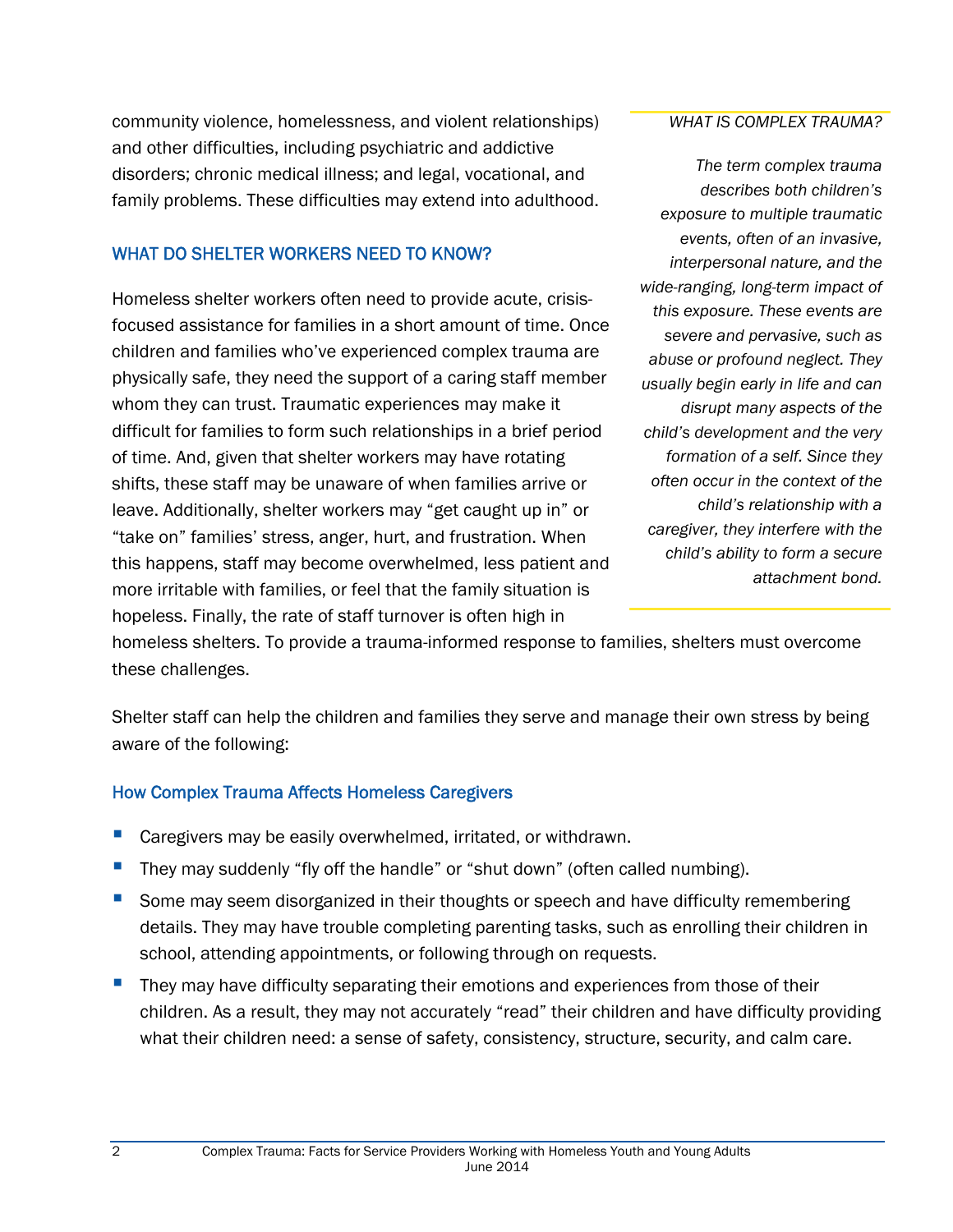They may lack knowledge of the developmental stages or safety issues for children and make poor choices, such as allowing a 7-year-old to walk several blocks to the grocery store.



#### How Complex Trauma Affects Homeless Children

- Children often become frightened and worried about what will happen to them or their caregiver. They may worry that someone will harm them or their parent. They may have repeated, unexpected, and frightening thoughts or images of the traumatic events (called intrusive thoughts).
- Anxiety can interfere with their ability to sleep, eat, concentrate, or engage in age-appropriate activities, such as completing homework or talking with friends.
- Younger children may have poor impulse control, demonstrated by difficulty sitting still ("antsy"), refusing to share toys, hitting peers, or running out of the shelter; older children may engage in stealing, swearing, substance use, or risky sexual behaviors.
- Younger children may not understand or be confused by what has happened. They may "regress" and behave in ways that are typical for a younger child, such as a 5-year-old wetting the bed or sucking his thumb.
- Because people they trust have hurt them or failed to protect them, children and adolescents may have difficulty forming relationships or trusting the support of caring adults. They may be open and trusting one day and avoidant or distant the next.

#### How Complex Trauma Affects Participation in Service Programs



Repeated traumatic events can impair the ability of homeless parents and children to take advantage of available services. Thus families may require extra help developing strategies for keeping their children safe and connected with school; navigating healthcare, transportation, and housing systems; and getting connected to appropriate mental health services.